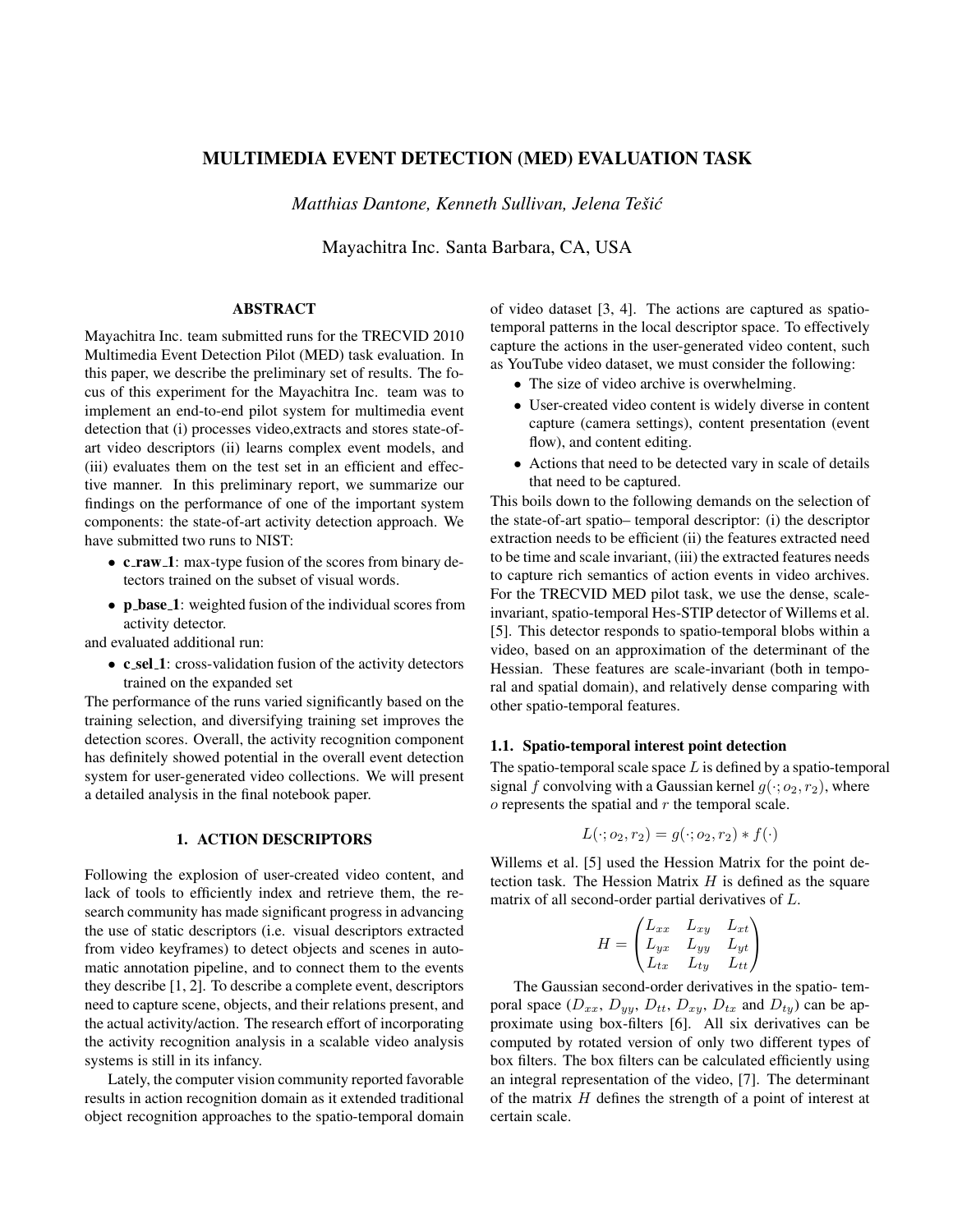### 1.2. SURF3D Descriptor

The descriptor used by Willems et al. is an extension of the 2D SURF image descriptor [6]. To describe the interest point a rectangular volume with the dimension  $so \times so \times sr$  must be defined, where r represents the time scale, o the spatial scale and s is a magnification factor. The descriptor volume is divided into  $M \times M \times N$  subregion. Within each of these sub volumes 3 axis-aligned Box-Filters  $d_x$ ,  $d_y$ ,  $d_t$  are calculated at uniform sample points. Every subregions is represented by the vector  $v = (\sum d_x, \sum d_y, \sum d_y)$ . The resulting descriptor is invariant to spatial rotation if the dominant orientation has been taken into account and he is invariant to spatial and temporal scale if the used Box-Filters have had the size  $o \times o$  $x r$ . We use this dense, scale-invariant, spatio-temporal Hes-STIP detector and SURF3D descriptor in our activity detection pipeline.

## 2. ACTIVITY RECOGNITION

An event for MED 2010 is "an activity-centered happening that involves people engaged in process-driven actions with other people and/or objects at a specific place and time". In this preliminary report, we present the activity recognition component of our system.

### 2.1. Training

We used the activity descriptors extracted from the development set, as described in Section2, to build a visual vocabulary of size  $N = 200$ , as described in [8]. Every video is then represented by its histogram over the visual words vocabulary.

To train the activity detectors, we have used the libSVM package [9] to train the activity recognition models on top of the visual word descriptors, and learn nonlinear decision boundaries in activity descriptor space. Development data set consists of 1746 videos: 150 labeled videos – 50 instances of each of the three MED '10 events ("making a cake", "batting a run", and "assembling a shelter") and the rest of the video clips (1596) do not include any of the three events of interest. For each of the three events, there are 50 videos that contain that event, and 1696 videos that do not. We adopt the approach in [10] and build a set of base SVM classifiers for each class. We use the class examples as positive data points for each primitive classifier, and we use a different set of video example points for each of these models, thus leveraging the underlying semantics to expand on the diversity of the negative examples for each of the base classifiers.

To avoid the over-fitting or unbalanced learning scenarios, we subsample the negative data points. We have used two different settings: in the first scenario (raw and base run), we have trained the base classifiers using the class examples as positives and other class labels and small subsample of unlabeled data as negatives; in the second scenario (sel run), we have extended the negative sampling, and combined the labeled and unlabeled data to create the negative set. For system performance we only selected to train and evaluate a handful of base SVM classifiers (3), rather than utilizing the whole dataset and evaluating a higher number of base SVM classifiers (25).

Since production features vary significantly even for the development video set, we have employed several techniques to minimize the sensitivity of the modeling to production factors. In the training process, we selected the optimal set of SVM parameters using grid search strategy. The optimal learning parameters are selected based on the performance measure on the same 5-fold cross validation on training data.

#### 3. EVALUATION

The goal of this exercise was to evaluate state-of-art video extraction approaches, and assess its potential contribution to an end-to-end large scale video analysis system in terms of performance scalability and accuracy. The approach was evaluated on TRECVID MED 2010 collection. The development dataset consists of 1746 videos, with duration close to 56 hours, and the evaluation dataset consists of 1742 clips with duration close to 59 hours. Note that frame size, frame rate and length of the videos varies. To increase the efficiency of our system, we have rescaled all videos in development and evaluation set to frame size of *160x120* pixel. The scores from each base detectors are fused using (a) max score and (b) weighted average, where weights for the base detectors were learned through cross-validation on the development set.

The evaluated runs are defined as follows:

- raw: max-type fusion of the binary detector scores
- base: cross-validation fusion of the base detections
- sel: cross-validation fusion of the improved detections

The evaluation summary of the three runs is outlined in Table 1. Figure 1 show the performance evaluation graphs of the c\_raw\_1,  $p$ \_base\_1, and c\_sel\_1 runs, respectively.

|      | class   | Act. PFA | Act. PMiss | NormCost |
|------|---------|----------|------------|----------|
| raw  | run     | 0.0384   | 0.4681     | 0.9472   |
|      | cake    | 0.6045   | 0.1277     | 7.6762   |
|      | shelter | 0.7086   | 0.1522     | 9.0002   |
| base | run     | 0.0673   | 0.2979     | 1.1382   |
|      | cake    | 0.4274   | 0.2340     | 5.5711   |
|      | shelter | 0.5847   | 0.2174     | 7.5183   |
| sel  | run     | 0.0248   | 0.4681     | 0.7777   |
|      | cake    | 0.2031   | 0.5532     | 3.0890   |
|      | shelter | 0.0454   | 0.8478     | 1.4151   |

Table 1. Summary of the performance results for the three submitted runs